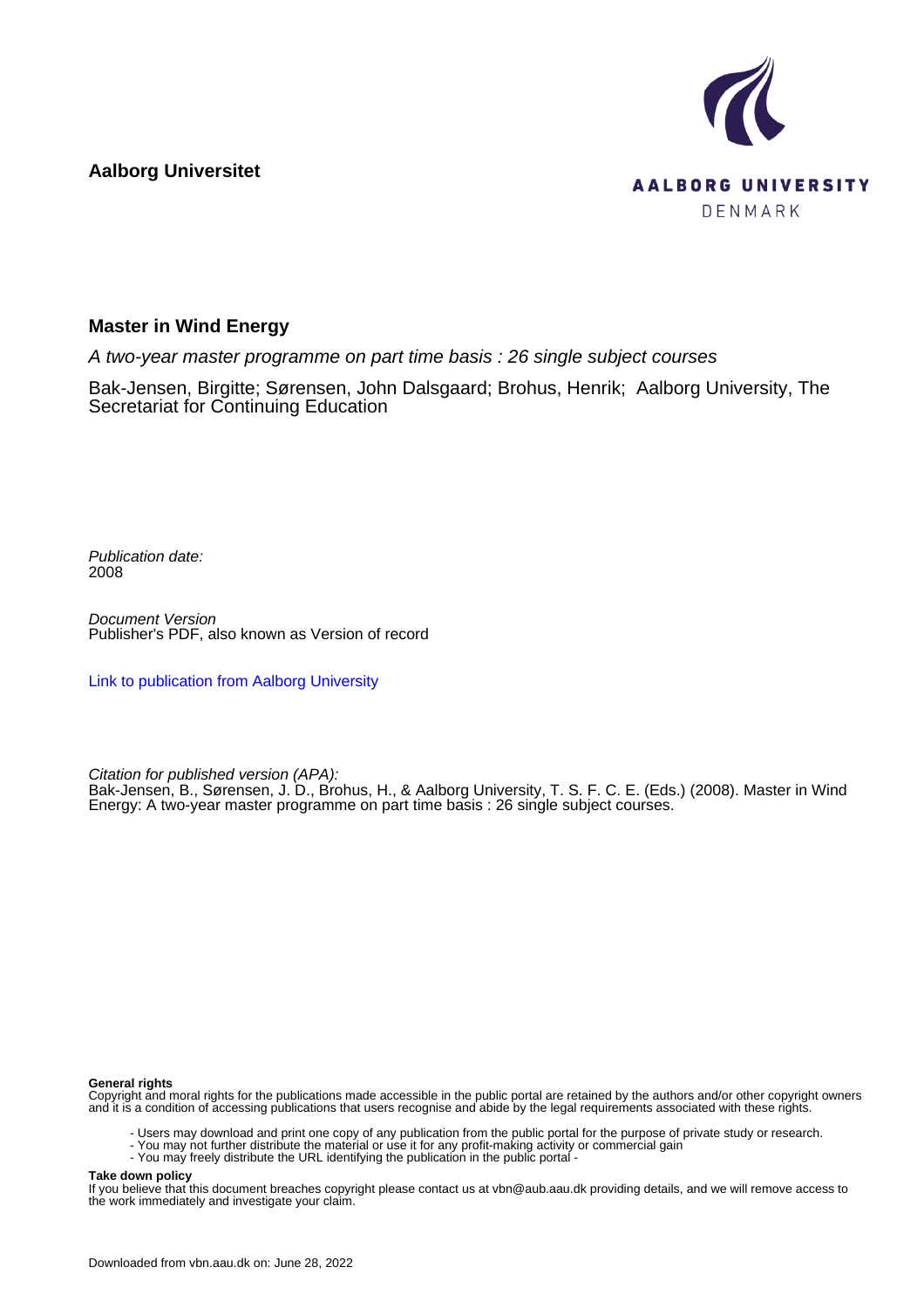

# **Master in** *Wind Energy*



**· A two-year master programme on part time basis · 26 single subject courses**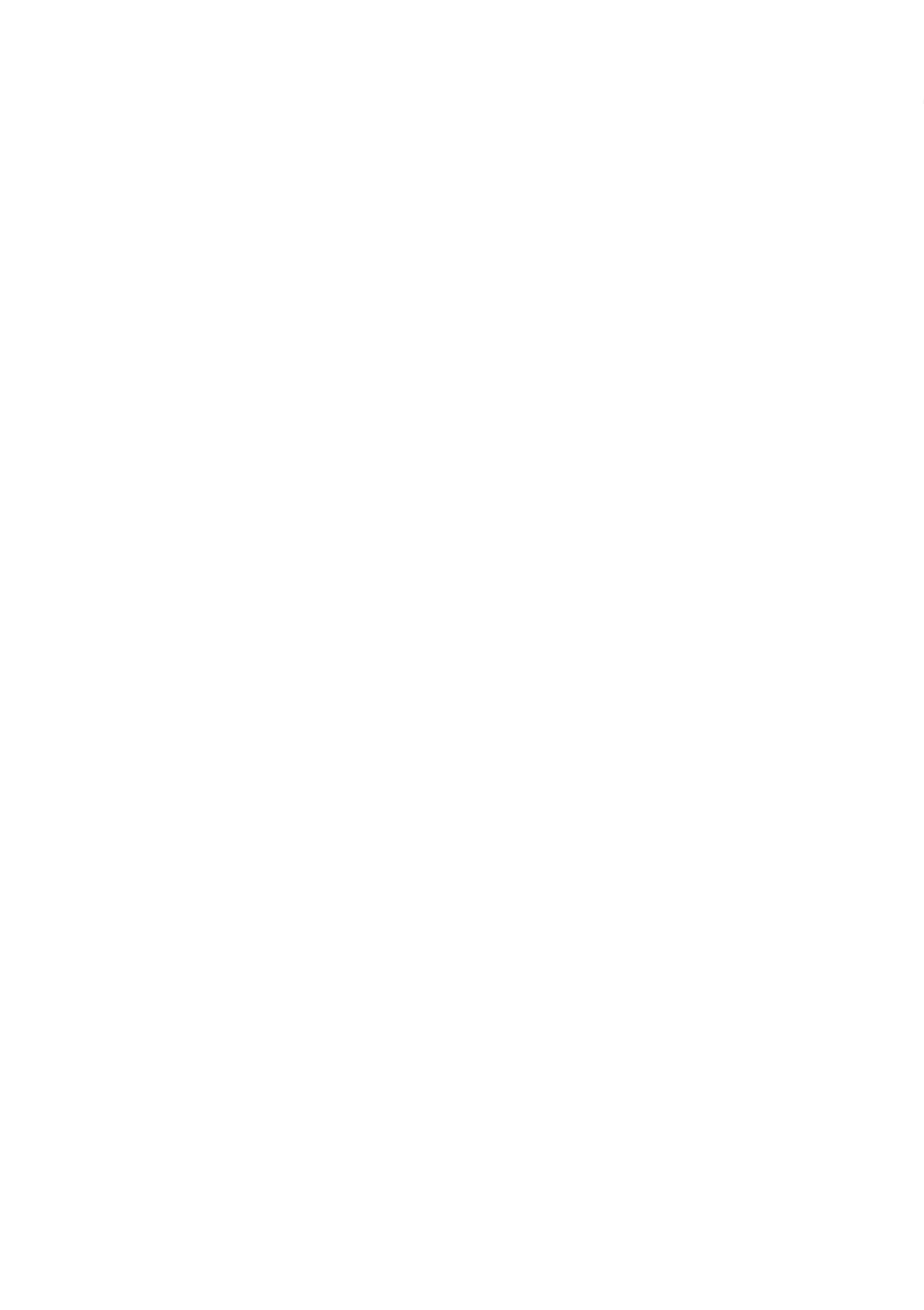# **Content**

| $\overline{4}$ |
|----------------|
|                |
|                |
|                |
| 9              |
|                |
|                |
| 4              |

Editors:

- · Birgitte Bak-Jensen, Associate professor, Ph.D. Department of Energy Technology, Aalborg University
- · John Dalsgaard Sørensen, Professor MSO, Ph.D. Department of Civil Engineering, Aalborg University
- · Henrik Brohus, Study Director, Ph.D. School of Civil Engineering, Aalborg University
- · The Secretariat for Continuing Education

Graphic design: Novagraf a/s Number printed: 500

Aalborg University, September 2008 NORDIC FCOI ABEL Printet matter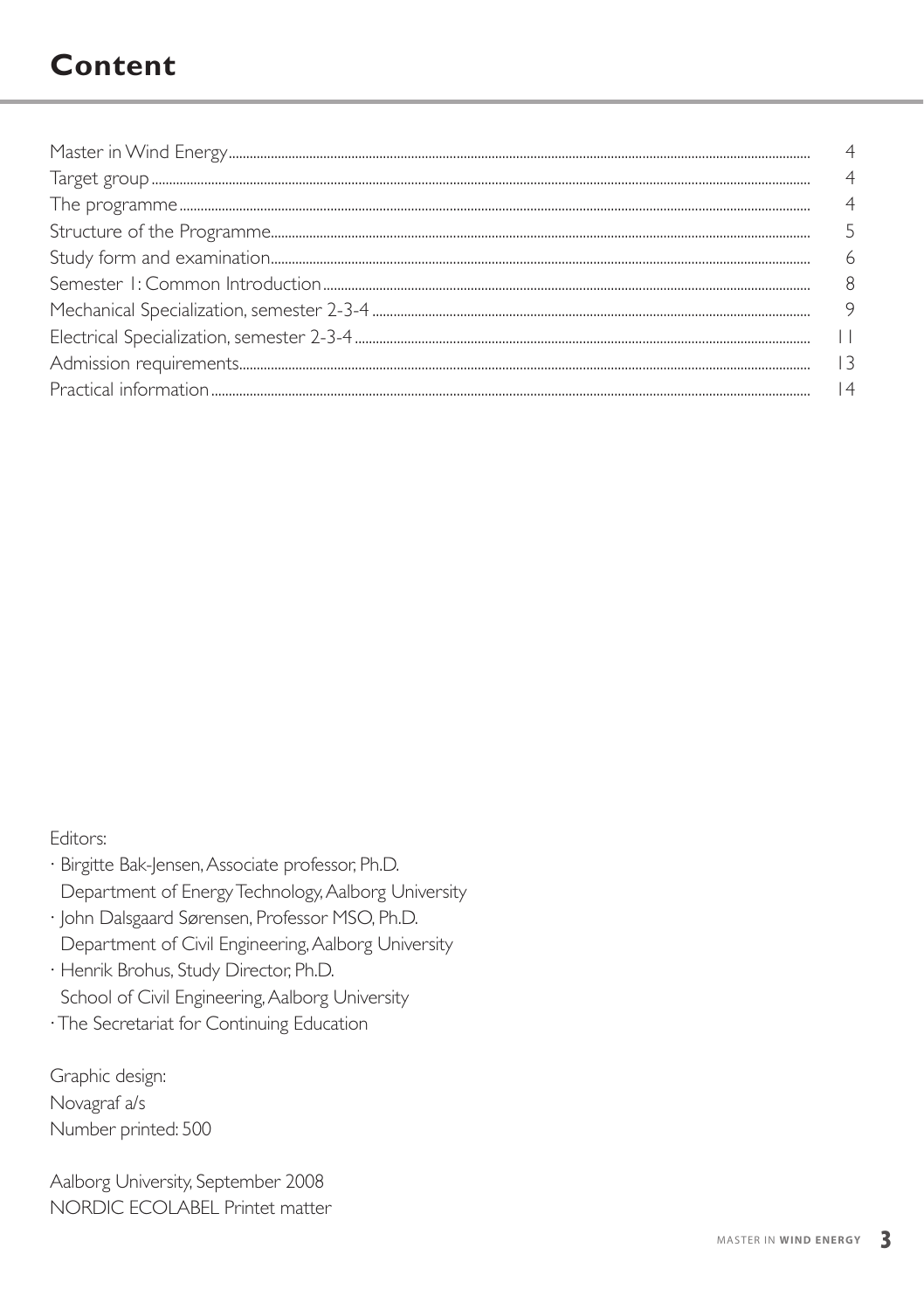Wind turbine technology has become an important industry. Many new technologies have been applied to ensure that the global wind energy sector develops rapidly. The wind industry is very important in Denmark, internationally well known and widely respected. The technology used is very advanced.

New developments must be made continuously to ensure that the wind industry can compete in future. A major challenge could be to halve the price per produced kWh by reducing the cost of wind turbine itself. Improving reliability is a key-issue for the future. Connection to the network grid is a new challenge, since more and more energy is supplied by dispersed generation. This demands new control functions to ensure a reliable and stable electric energy supply.

#### **Target group**

- · Engineers with a Bachelor of Science in Engineering who wish to proceed to a master's degree
- · Engineers with a Master of Science in Engineering who wish to supplement the degree with a specialization in another field of study, i.e. electrical engineers who wish to continue their education in the mechanical area or vice versa.

#### **The programme**

To ensure a supply of qualified engineers in the wind industry area an international master programme is offered for mechanical or electrical engineers working with wind turbines. Aalborg University, Denmark, offers a two-year part-time study programme that you can complete simultaneously with working in industry. The programme is modularized allowing courses and projects to be completed individually.

There is no obligation to complete the full programme. After having completed the programme you receive the title 'Master in Wind Energy'. The programme is taught in English.

#### **Purpose of the Study Programme**

The purpose of the master programme in wind energy is to enable the student to:

- · acquire research based competence in the wind energy area
- · acquire knowledge of fundamental theories and methods used in the area
- · attain theoretical and practical skills required for wind turbine planning and design
- · develop technical skills relating to the design, analysis, specification and evaluation of complex wind turbine projects.

#### **Two specializations**

Each semester of the part-time study corresponds to a workload of 15 ECTS. This includes three to five 3-5 day seminars, distance learning, self study, and project group work. The programme has an electrical and a mechanical specialization and the structure of the programme is given in the table at page 5:

#### **Single Subject Courses**

The single subject courses are not described in this leaflet. You will find detailed descriptions of the 26 single subject courses on the homepage of the study programme: www.windmaster.aau.dk.

The first semester of the programme introduces important problems arising in wind energy systems. Following this, you can choose either the Mechanical or the Electrical Specialization. The participants have to make this choice before study start.

The technical content of the Mechanical Specialization is focused on the determination of aerodynamic loads on wind turbines, dynamic structural analysis and the optimization of wind turbine blades. This will enable participants to analyse and design wind turbine structures, taking into account structural dynamics, aerodynamics and material properties.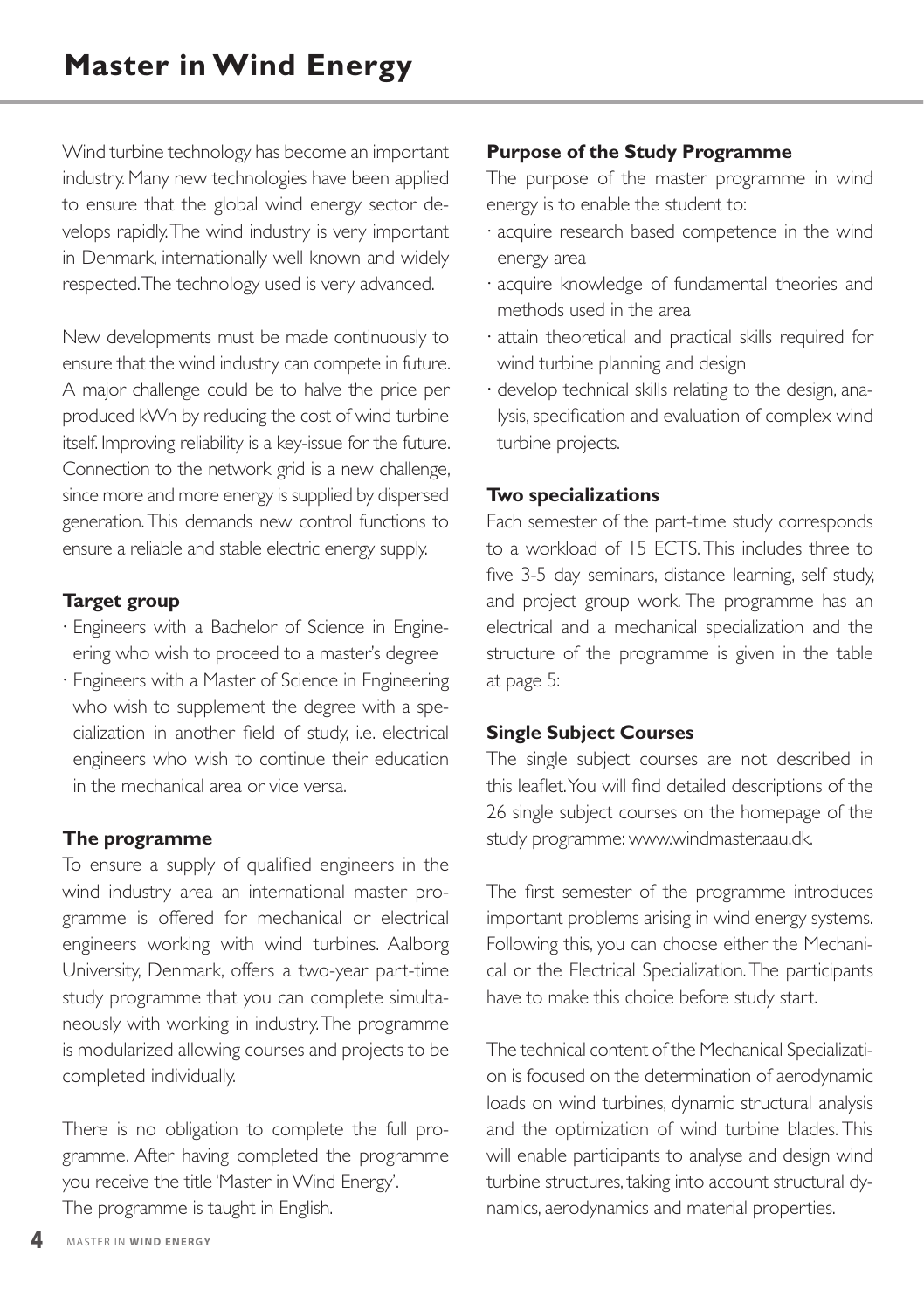The technical content of the Electrical Specialization is focused on electrical and control aspects within the wind turbine technology. This includes the study of electrical machines, power electronics, control theory, and analysis of the effect of connecting of wind turbine generators to the power network. Stability and protection issues are also studied, enabling participants to analyse, design and evaluate

the electrical components in a wind generator system and to predict the dynamic interaction of the wind turbine and the network grid.

Some common core courses are shared by the two specializations, whereas others are individual to the two specializations.

### **Structure of the Programme**

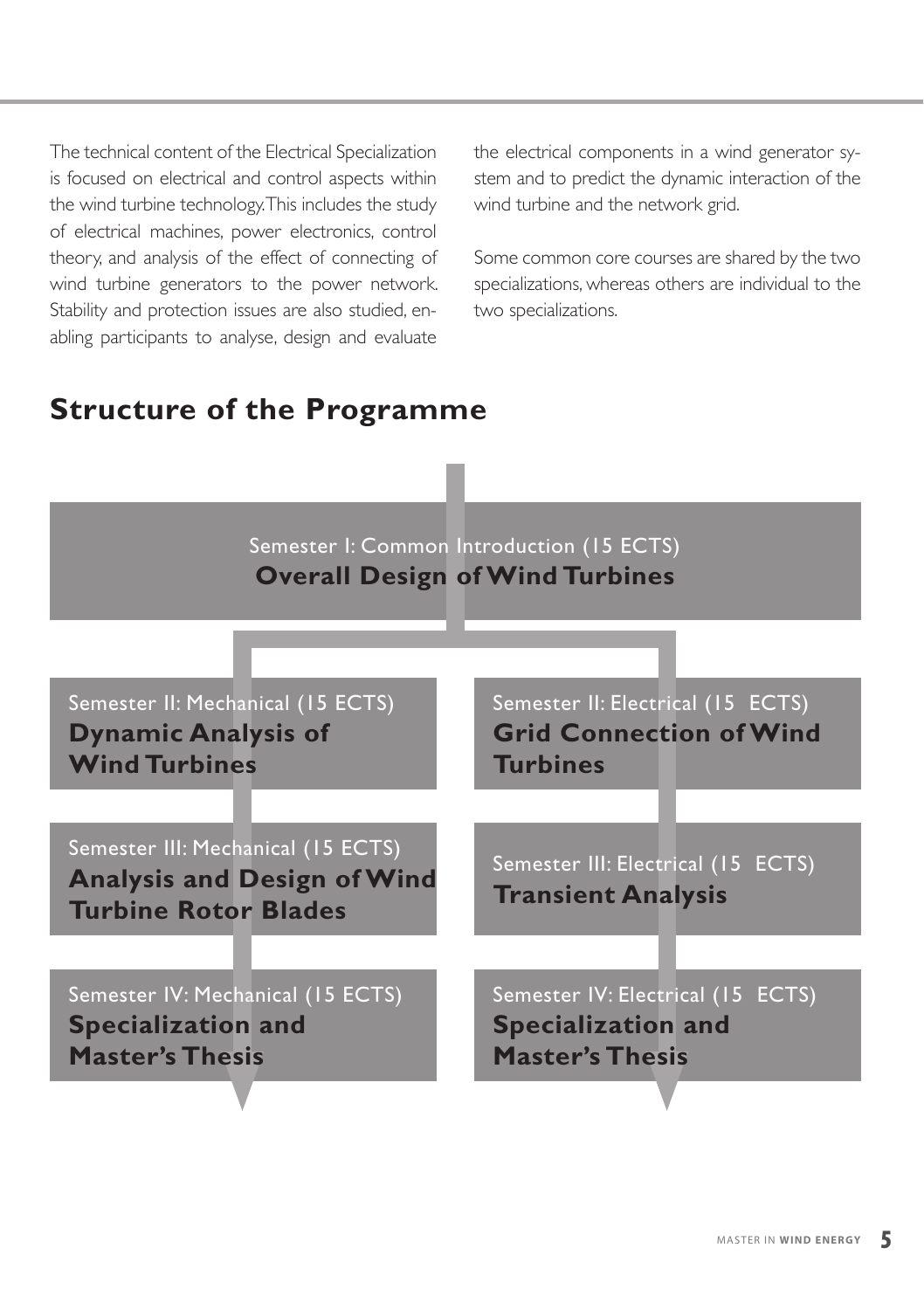#### **Master students**

The study form is problem based and project oriented, which is the normal study form at Aalborg University. This means that the students are supposed to work in a project group. The group works on a project in the area which is the focus of the semester. In order to help the students with the project work, project unit courses are offered (denoted (PE) in the following). These are evaluated at project examinations, which take place at the end of the semesters and are based on both the written project report and the project unit courses. Furthermore, study unit courses are offered (denoted (SE) in the following). They are typically of a more general nature, and are used at later semesters. The study unit courses are evaluated individually, independently of the project.

The courses in one semester are given in three to five 3-5 day seminars, typically with one course a day. The projects are generally made in groups of two-six students. Communication within the group and with the supervisors is carried out in the seminars, and through e-mail, www etc.

#### **Single subject students**

The courses offered can, as mentioned, be taken as single subject courses if the student only wants to take some of the courses instead of the full study programme. In this case the normal project unit courses (PE) will be evaluated separately by an oral or written examination.

Single subject courses are generally given in two one-day seminars with a 2-4 weeks interval. Before the first seminar the student will receive detailed information about the course. The seminars will contain lectures, time for discussions and problems to be solved. In between the seminars texts have to be studied and problems have to be solved. Finally, problems after the last seminar also have to be solved.

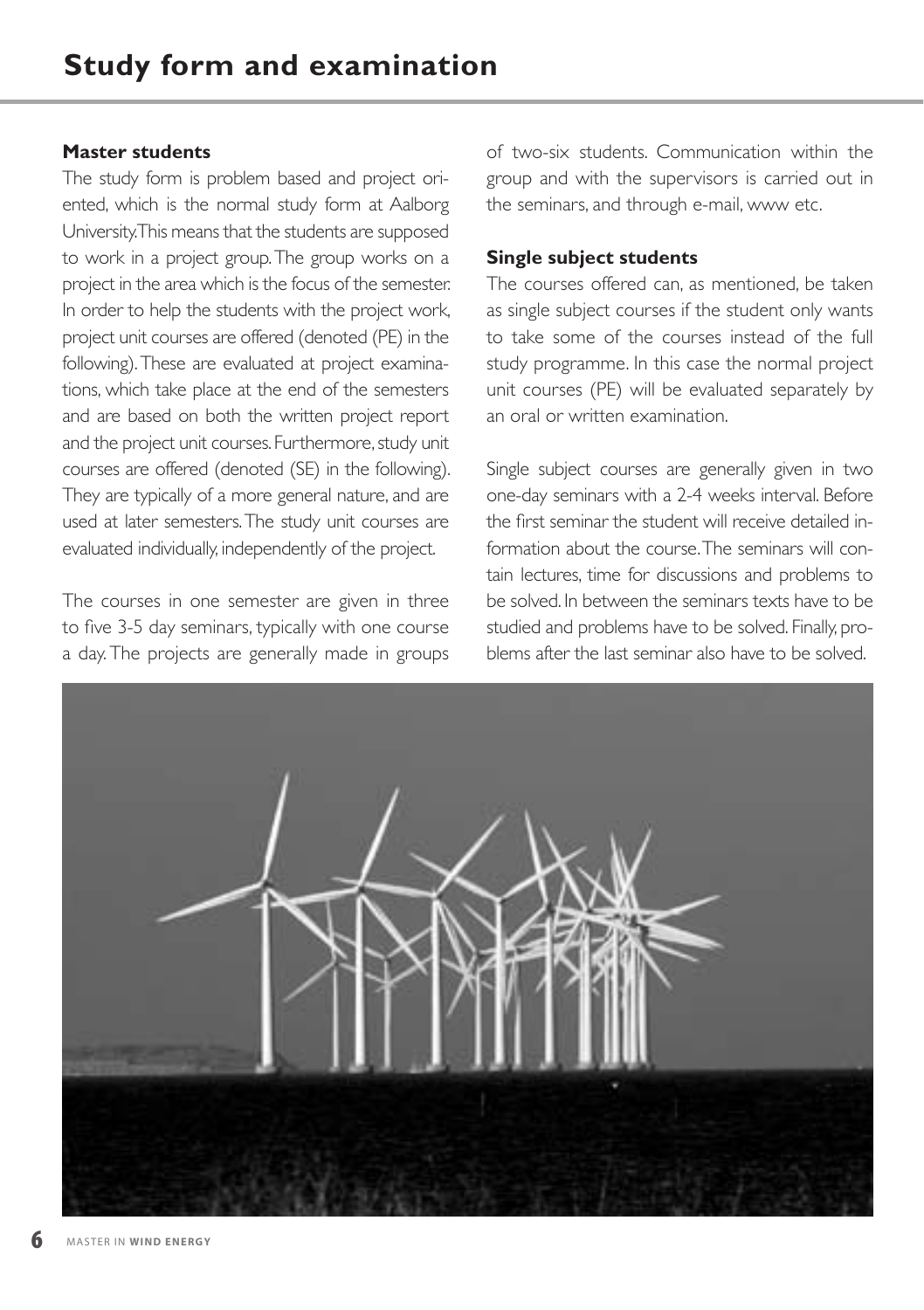#### **Teachers**

The lecturers and the supervisors are highly qualified professors, associate professors and researchers from the following departments at Aalborg University:

- · Department of Civil Engineering
- · Department of Energy Technology
- · Department of Mechanical Engineering
- · Department of Development and Planning

Some of the teachers at the master programme are:

- · Professor, Søren R. K. Nielsen, Department of Civil Engineering, Aalborg University
- · Professor MSO, Niels N. Sørensen, Department of Wind Energy, Risø National Laboratory
- · Professor MSO, John Dalsgaard Sørensen, Department of Civil Engineering, Aalborg University
- · Professor MSO, Erik Lund, Department of Mechanical Engineering, Aalborg University
- · Associate Professor, Poul A. Østergaard, Department of Development and Planning, Aalborg University
- · Professor Zhe Chen, Department of Energy Technology, Aalborg University
- · Associate Professor, Ewen Ritchie, Department of Energy Technology, Aalborg University.

#### **Seminars**

Plan for the semester can be found at www.windmaster.aau.dk. The seminars take place on weekdays. The seminars take place at Aalborg University.

#### **Work load**

The Wind Energy programme has been planned in order to allow the participants to combine the study with a full time job. As a general guideline a half-time study will require approximately  $15 - 20$ hours per week throughout the duration of the programme. There will be offered several single subject courses. Normally 1 ECTS will require a work load of 25-30 hours in total.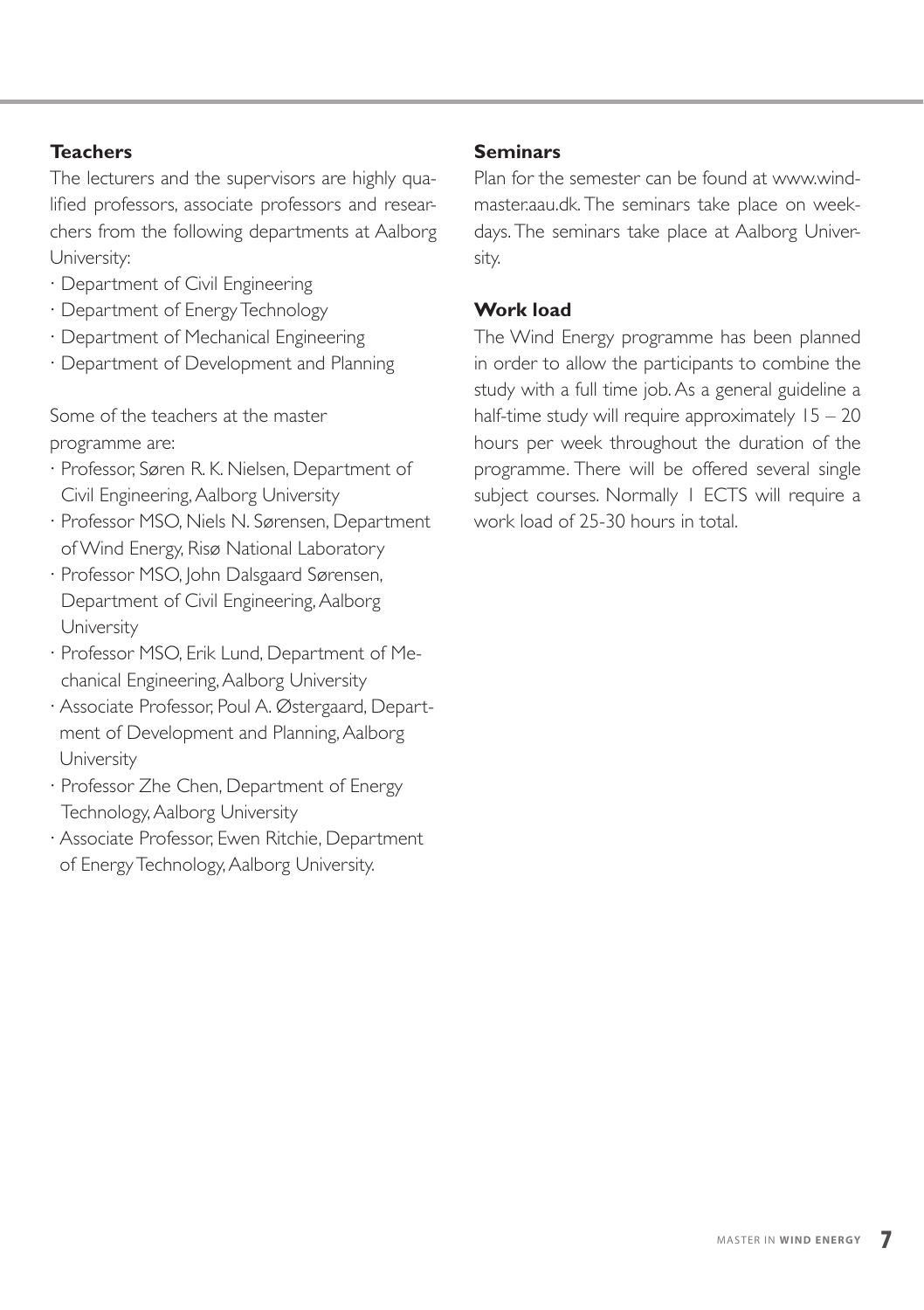# **Semester 1: Common Introduction**

The intention of the common core courses in the first semester is to provide an introduction to important problems arising in wind energy engineering. The semester includes electrical, mechanical, structural and aerodynamic subjects.

#### **Project:** Overall Design of Wind Turbines

**Objectives:** The purpose is to enable the student to:

- · understand central problems and methods for their solution in the design of wind energy plants
- · use the correct specialist terminology in the design of wind energy plants
- · analyse aerodynamic loads on a wind turbine
- · analyse structural strengths of tower and blades
- · analyse the drive train and generator
- · evaluate different methods for analysis and dimensioning of wind turbine

**Activities:** Wind turbine analysis will be based on an actual site where the wind conditions are

known and where the power output from the wind turbine is defined. Knowing these parameters, the students will be required to specify and dimension the wind turbine.

The aerodynamic loads on the blades and the needed strength of the wings and tower should be determined and the output power calculated.

Based on these data and the selected control strategy (pitch or active stall) the generator and drive train should be designed.

#### **Courses on the 1st semester**

| Aerodynamics I (PE)                             | <b>I FCTS</b> |
|-------------------------------------------------|---------------|
| Control of Wind Turbines (PE)                   | <b>I FCTS</b> |
| Structural Mechanics (PE)                       | <b>I FCTS</b> |
| Load Modelling (PE)                             | <b>I FCTS</b> |
| Generators I (SE)                               | <b>I FCTS</b> |
| Electricity, Magnetism, and Circuit Theory (SE) | <b>I ECTS</b> |
| Planning of Wind Power Projects (SE)            | <b>FCTS</b>   |

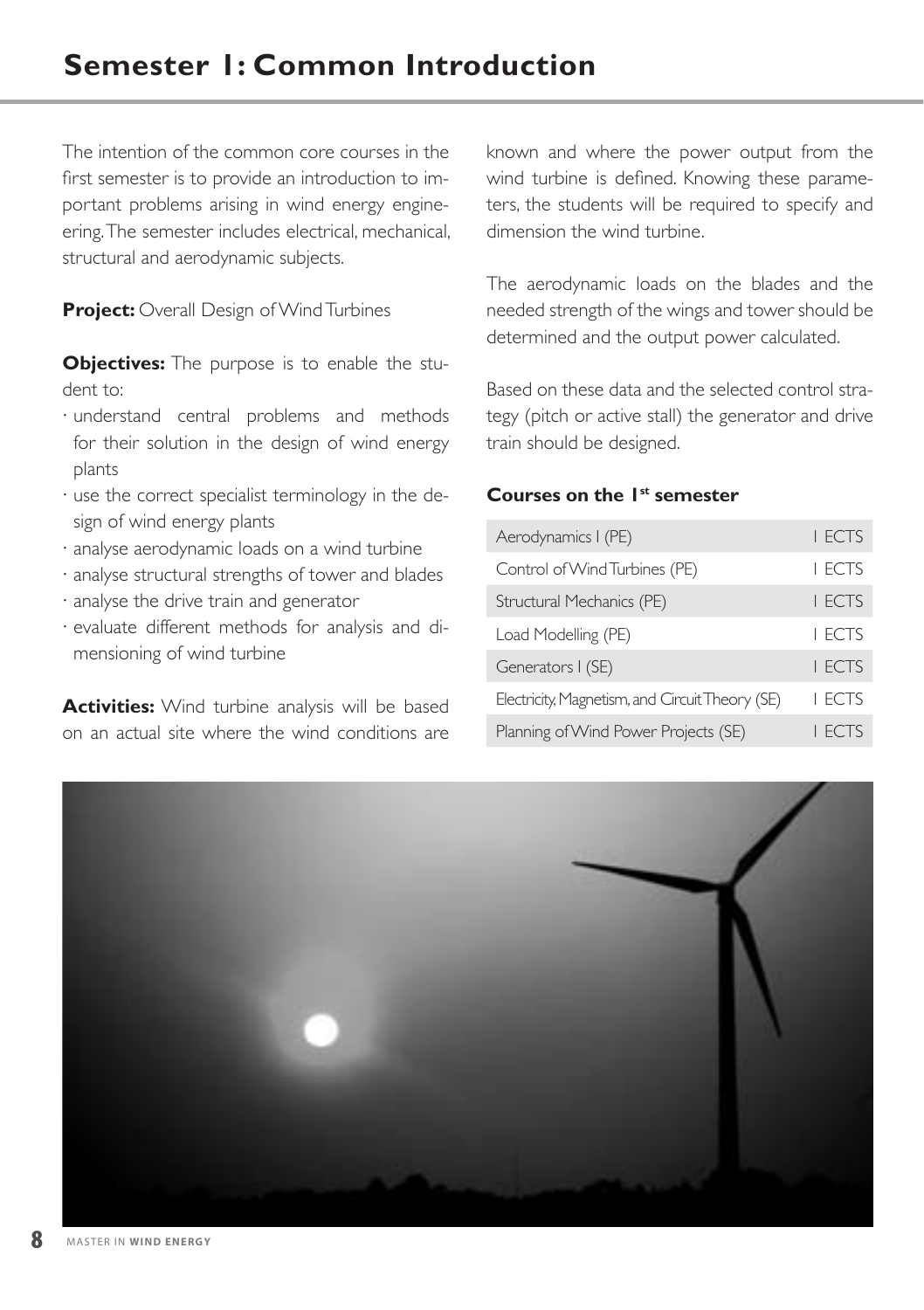The aim of the project unit is to provide the student with the knowledge needed to analyse the structural behaviour of a wind turbine due to time varying loads caused by turbulence, the motion of the rotor in an inhomogeneous wind field, or load changes caused by yaw or pitch motions. Further, to analyse aeroelastic load variations on the blade due to the influence of the elastic deformation of the blade on the surrounding air flow.

**Project:** Dynamic Analysis of Wind Turbines

**Objectives:** The purpose is to enable the student to:

- · analyse and understand fundamental aerodynamic concepts as stall and dynamic stall
- · understand aerodynamic damping, including aeroelastic vibrations caused by these phenomena
- · use CFD calculation and profile theory to perform a global dynamic modelling of a wind turbine with coupling to time-varying aerodynamic and vibration control loads

**Activities:** Based on data for a given wind turbine the dynamic analysis of the entire structure is performed, where the dynamic effect of turbulence or control forces are taken into consideration.

#### **Courses on the 2nd semester**

| Rotor Dynamics I (PE)        | <b>I FCTS</b> |
|------------------------------|---------------|
| Rotor Dynamics II (PE)       | I FCTS        |
| Aerodynamics II (PE)         | <b>I FCTS</b> |
| Aerodynamics III (PE)        | I FCTS        |
| Finite Element Method I (SE) | <b>I FCTS</b> |
| Generators II (SE)           | I FCTS        |
| Turbulence Theory (SE)       | <b>I FCTS</b> |

#### **Semester 3**

The project unit should enable the student to apply principles for design and analysis of selected parts of a wind turbine rotor blade, including design aspects related to weight critical structures with maximum strength and stiffness.

**Project:** Analysis and Design of Wind Turbine Rotor Blades

**Objectives:** The purpose is to enable the student to:

- · use correct professional terminology
- · perform analysis using mechanics of composite materials
- · analyse the interaction between composite materials and adjacent structural elements
- · design and analyse structures made of composite materials, including problems related to local effects
- · apply standard dimension rules for wind turbine rotor blades
- · apply advanced strength and stiffness analysis using finite element modelling of selected parts of a wind turbine rotor blade

**Activities:** The starting point is selected parts of an existing wind turbine blade and based on this the structural problem is stated and its solution is sought using systematic design work.

### **Courses on the 3rd semester**

| Composite Materials for Wind Turbine<br>Rotor Blades (PE) | 2 FCTS |
|-----------------------------------------------------------|--------|
| Optimization Methods (PE)                                 | I FCTS |
| Control Theory (SE)                                       | I FCTS |
| Power Electronics and Control (SE)                        | I FCTS |
| Energy System Analysis and Socio-<br>economics (SE)       | 2 FCTS |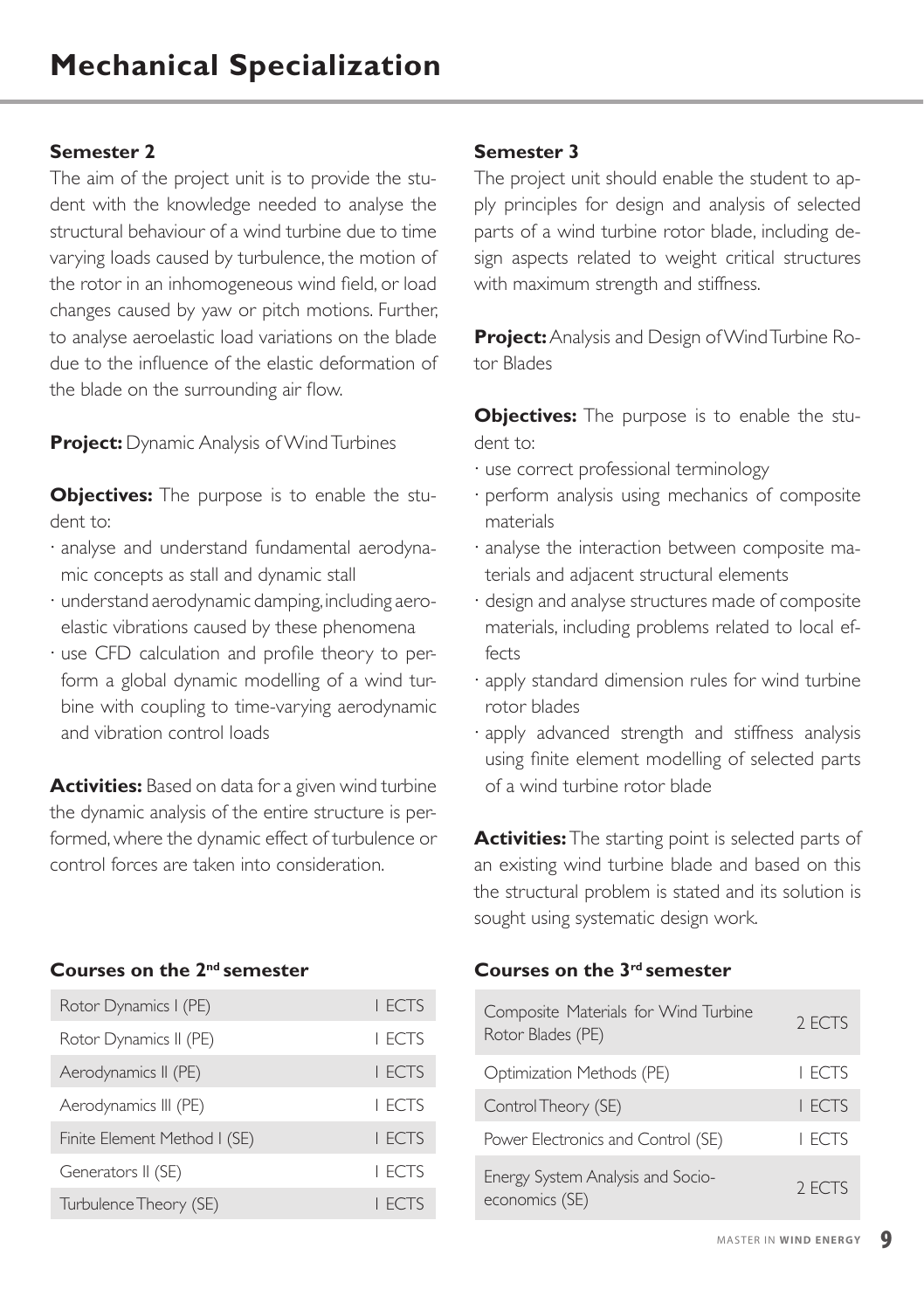The aim of the project unit is to demonstrate that the student is capable of working out an unaided project at a high technical level, which encompasses advanced methods and theories from structural and control engineering with relevance to wind turbines.

**Master's Thesis:** The theme can be any specialization in the field of wind energy engineering. Typically, the final thesis will be a further elaboration of some of the work carried out in the previous semesters. However, it is also possible to work on an entirely different subject.

**Objectives:** The purpose is to enable the student to:

- · evaluate the benefit of wind turbine technology within the mechanical and power electronic areas
- · evaluate alternative control strategies and optimization methods
- · use economical constraints in combination to code provisions in wind turbine design
- · independently make and explain choice of scientific theoretical and/or experimental methods
- · during the project and when finalizing it make an independent and critical estimation of the cho-

sen theories and methods as well as the analyses, results and conclusions

· communicate relevant technical and professional aspects of project work in a clear and systematic way

**Activities:** The final project will be a natural continuation of the projects carried out at the previous semesters, usually the project work at the 3rd semester. Additionally, the project may be based on a project proposed by the wind turbine industry, or be a part of a larger ongoing research project at the university.

If the project is carried out in cooperation with the industry, this partner will usually be willing to provide sufficient specification and equipment. Alternatively, the project may be based on completely new ideas suggested by the student or the supervisor, where relation to previous projects or courses is not as pronounced.

#### **Courses on the 4th semester**

| Fatigue (PE)                     | I FCTS |
|----------------------------------|--------|
| Finite Element Method II<br>(PE) | I FCTS |
| Reliability and Codes (SE)       | I FCTS |

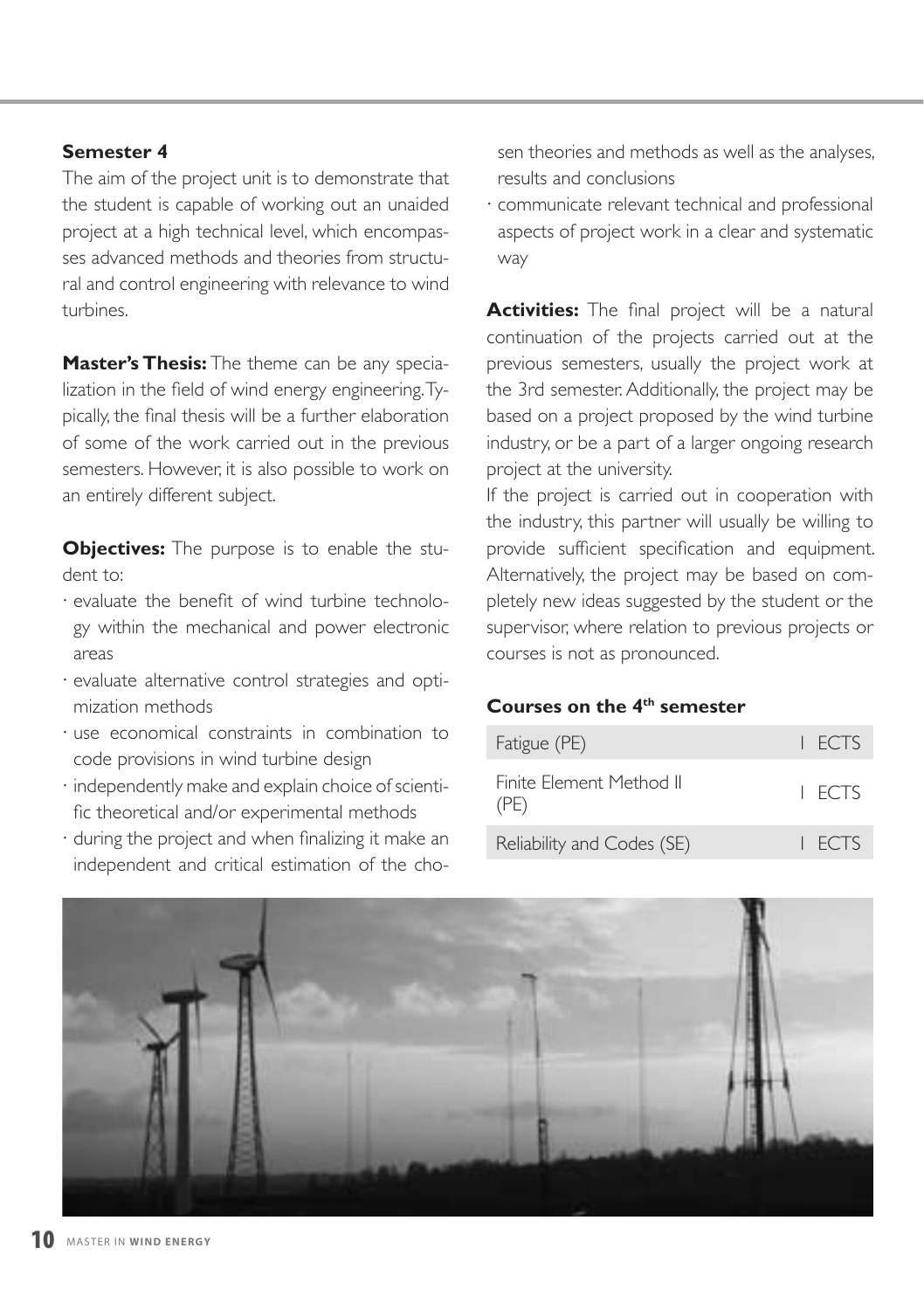The intention is to enable the student to analyse the conditions and problems when wind turbines are connected to the power supply network. The problem is partly due to the irregular dynamic behaviour of wind turbines, due to wind fluctuation.

**Project:** Grid Connections of Wind Turbines

**Objectives:** The purpose is to enable the student to:

- · analyse the load flow in the power supply network including the reactive power flow
- · analyse power electronics in relation to wind generators
- · comprehend aerodynamic loads on the rotor
- · analyse the wind turbine generator
- · analyse the dynamic interaction of the blades, tower and drive train on the delivered power from the wind turbine

**Activities:** The idea is to enable the student to calculate the power delivered to the power supply network from the wind generator, based on known wind conditions, and the mechanical and electrical construction of the wind generator and the power supply network.

#### **Courses on the 2nd semester**

| Electrical Power Transmission (PE) | I FCTS        |
|------------------------------------|---------------|
| Power Electronics (PE)             | 2 FCTS        |
| Generators II (PE)                 | <b>I FCTS</b> |
| Rotor Dynamics I (SE)              | I FCTS        |
| Aerodynamics II (SE)               | <b>I FCTS</b> |
| Turbulence Theory (SE)             | <b>I FCTS</b> |

#### **Semester 3**

The intention of this semester is to enable the student to analyse the transient behaviour of the wind generators when they are connected to the power supply network. This includes analyses of wind generator behaviour when fault conditions arise in the power supply network, and how different control strategies can result in different transient behaviours for various transient occurrences on the power supply network and at the wind turbine.

**Project:** Transient Analysis

**Objectives:** The purpose is to enable the student to:

- · analyse various stability conditions on the power supply network
- · comprehend the effect of applying different protection equipment
- · analyse the effect of applying various wind turbine control strategies, optimization methods, and energy system analysis methods
- · comprehend the economic aspects of wind turbine operation

**Activities:** The idea is to enable the student to make simulations of transient occurrences with wind turbines connected to the power supply network, at start and stop and under a number of fault conditions on the power supply network and the wind turbine. In the simulations the effect of applying various control strategies will be analysed, to find the best solution. The effect of applying different protection equipment on the stability of the system will be studied.

#### **Courses on the 3rd semester**

| Network Stability and Protection (PE)              | 2 FCTS        |
|----------------------------------------------------|---------------|
| Power Electronics and Controllers (PE)             | <b>I ECTS</b> |
| Control Theory (PE)                                | <b>I FCTS</b> |
| Optimization Methods (SE)                          | <b>I FCTS</b> |
| Energy System Analysis and<br>Socio-economics (SE) | 2 FCTS        |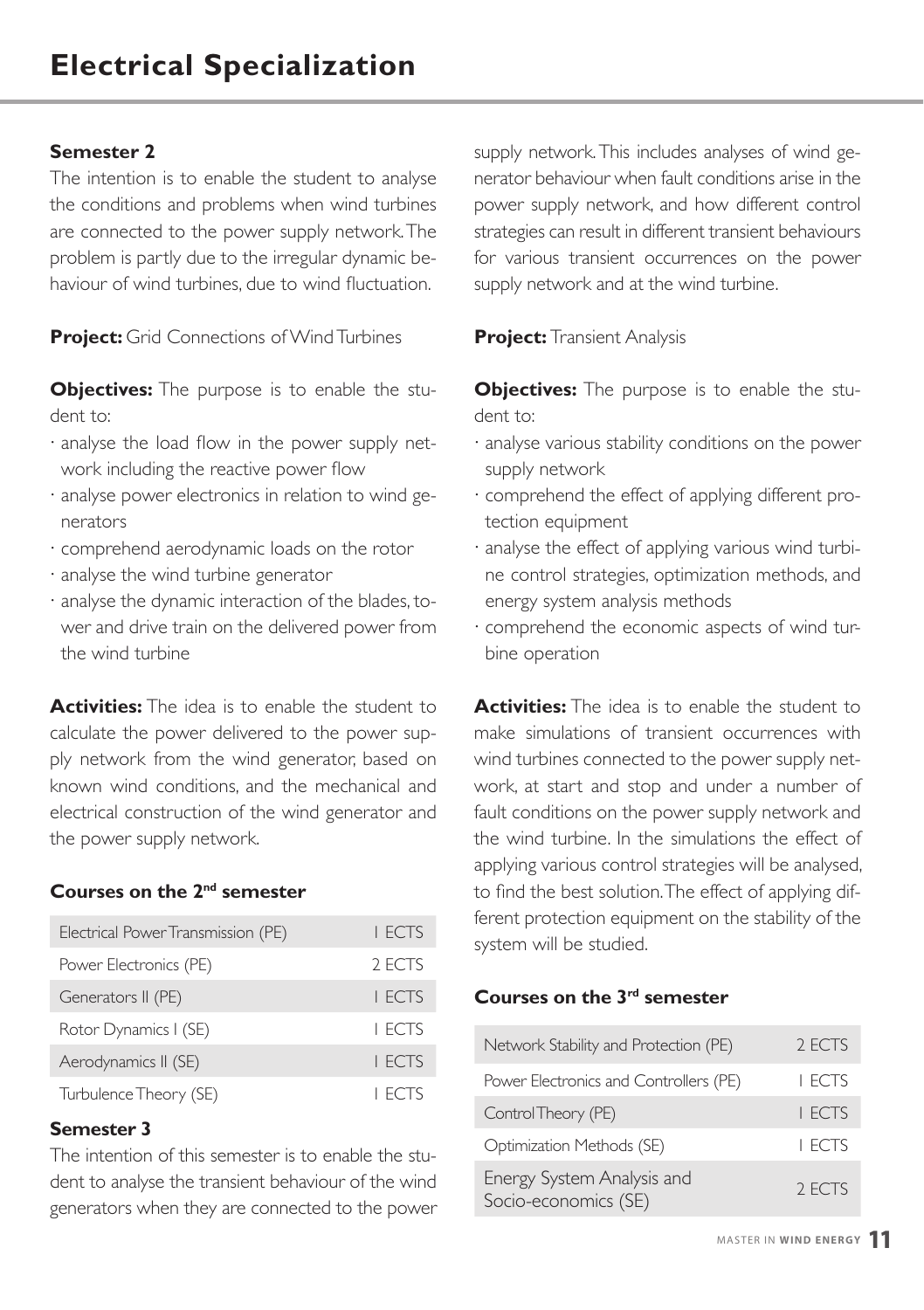The aim of the project unit is to demonstrate that the student is capable of working out an unaided project at a high technical level, which encompasses advanced methods and theories from structural and control engineering with relevance to wind turbines.

**Master's Thesis:** The final master project may study a known problem in the wind power system area. It may be an extension to project work from previous semesters or a completely new topic, possibly in collaboration with the wind industry, energy supply companies or the responsible power system utility.

**Objectives:** The purpose is to enable the student to:

- · analyse the features of wind turbine technology in the electrical, electro-mechanical and power electronic areas
- · analyse alternative control strategies and optimization methods
- · apply economic constraints combined with the constraints, provisions and specifications of Standards in wind turbine design
- · independently make and explain choice of scientific theoretical and/or experimental methods
- · during the project and when finalizing it make an

independent and critical estimation of the chosen theories and methods as well as the analyses, results and conclusions

· communicate relevant technical and professional aspects of project work in a clear and systematic way

**Activities:** The final project will be a natural continuation of the projects carried out at the previous semesters, usually the project work at the 3rd semester. Additionally, the project may be based on a project proposed by the wind turbine industry, or be a part of a larger ongoing research project at the university.

If the project is carried out in cooperation with the industry, this partner will usually be willing to provide sufficient specification and equipment. Alternatively, the project may be based on completely new ideas suggested by the student or the supervisor, where relation to previous projects or courses is not so as pronounced.

### **Courses on the 4th semester**

| Advanced Generators and<br>Controllers (PE) | 2 FCTS |
|---------------------------------------------|--------|
| Reliability and Codes (SE)                  | I FCTS |

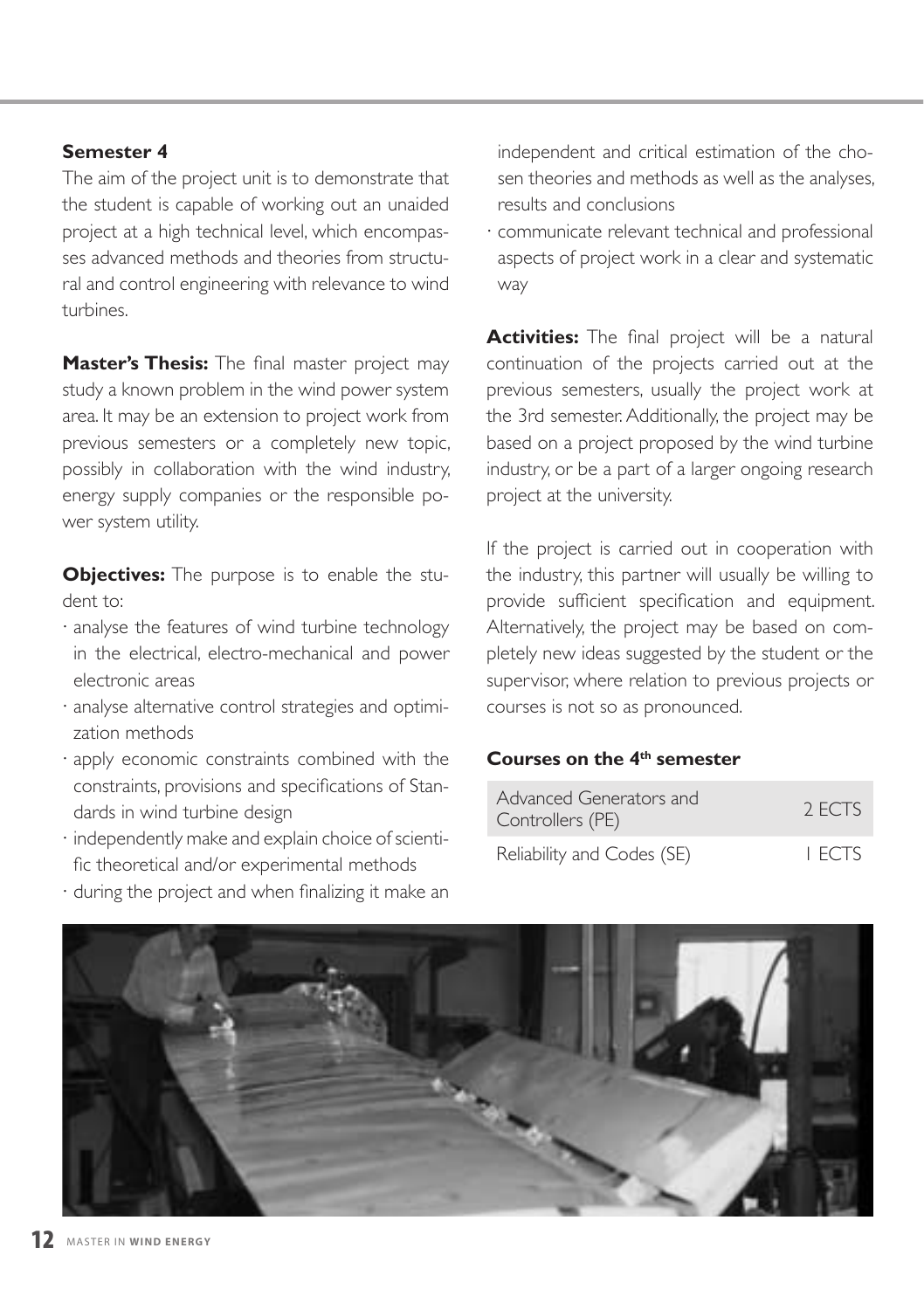Please note, that the entry requirements for a Master's degree is both a particular educational background and relevant professional experience.

#### **Prior Education**

Applicants must have a relevant bachelor degree (180 ECTS points), a relevant Bachelor of Science degree (180 ECTS points), a relevant medium duration engineering qualification or diploma. An education may be relevant if it falls in the technical area of electrical, mechanical, or structural engineering.

#### **Working Experience**

As a minimum, applicants must possess at least two years relevant professional experience after having completed their relevant study. I.e. an applicant must have worked professionally in electrical or mechanical engineering at a theoretical and a practical level and have performed calculations on or designed relevant apparatus or systems.

#### **Exemption**

Applicants who do not live up to the educational admission requirement, but who have similar qualifications can apply for admission. However, the programme cannot grant exemption from the requirement of two years of working experience.

#### **Language skills**

You must have written and oral mastery of English. This requirement is important due to the fact that courses are taught in English and the majority of the literature is in English.

### **Restricted Intake and Admission Requirements**

Although applicants meet with the admission requirements this does not ensure enrolment, since there may be more qualified applicants than the programme can accommodate. If this is the case, selection will take place based upon an overall assessment of the individual student's qualifications. The selection among those applicants qualified will take place upon an assessment of the applicants' current employment, working experience and overall level of education. When putting together the course groups the aim is to ensure some diversity among the students' educational backgrounds and working experiences.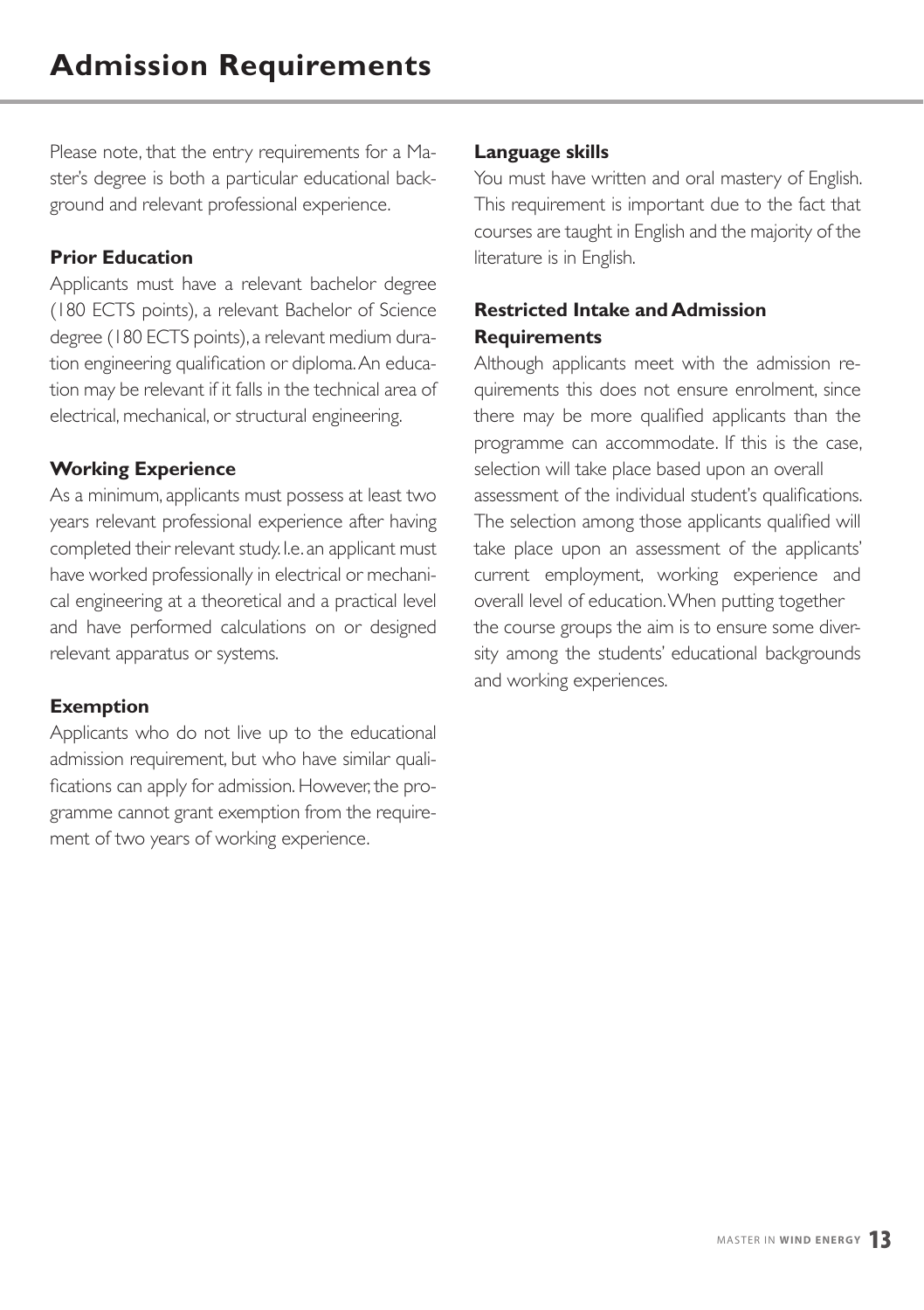#### **Application for admission**

To apply for admission to the Master in Wind Energy you have to fill in the application form. You can download an application form at Aalborg University's website:

www.evu.aau.dk/uddannelser/vindenergi or at www.windmaster.aau.dk

The application must include documentation of sufficient academic level e.g. diploma, in copy, as well as relevant work experience, a written motivation for applying and a curriculum vitae.

#### **Semester start**

The full master's programme starts February. Single courses start February (odd semesters) and September (even semesters), respectively.

#### **Application deadline**

For the full master please send the application form with enclosures before15 December.

For single courses please send the application form with enclosures before 15 December (odd semesters) and 15 July (even semesters), respectively.

#### **Tuition fee and other expenses**

The tuition fee depends on your citizenship. Please see the webpage www.windmaster.aau.dk for the tuition fee.

The amount will be collected biannually prior to the beginning of the semester. Beyond the 1st semester expenses may be subject to change. The fee covers expenses for tuition and up to three attempts at passing the exam, per exam. In addition, one must expect expenses for various written material, lunch, and coffee breaks approximately 2,000 – 3,000 DKK per semester as well as expenses, if necessary, for board and lodging as well as travel in connection with seminars.

You commit yourself to one semester at a time. If you regret your application and wish to resign, your tuition fee will not be refunded after 1 September and 1 February, respectively.

#### **Study regulations**

The programme is offered in accordance with the Curriculum for the Master Programme in Wind Energy.

#### **For further information please contact:**

Professor MSO, John D. Sørensen Phone: +45 9940 8581 E-mail: jds@civil.aau.dk

Or visit our homepage: www.windmaster.aau.dk

Please note that **The Secretariat for Continuing Education** at Aalborg University handles all applications and therefore questions regarding admission requirements should be directed to the secretariat.

Aalborg University Secretariat for Continuing Education Frederik Bajers Vej 5 P.O. Box 159 DK-9100 Aalborg Denmark Phone: +45 9940 9420 Fax: + 45 9940 7431 E-mail: evu@aau.dk

Upon the closing day for applications, Aalborg University may abstain from establishing the offered programme / single subject courses due to an insufficient number of applicants or due to other special circumstances.